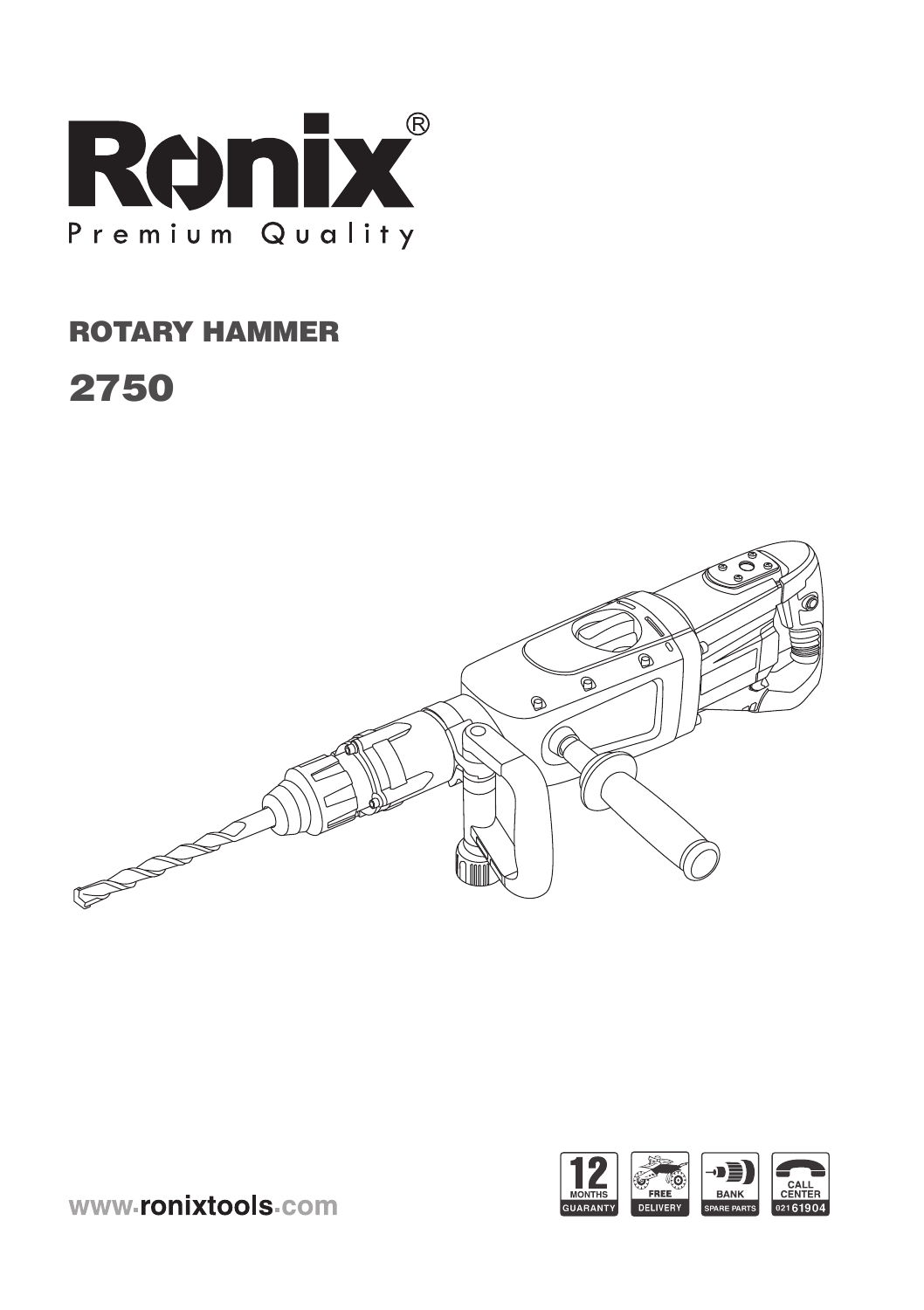

#### **SPECIFICATIONS**

| Model                 | 2750               |
|-----------------------|--------------------|
| power                 | 1700W              |
| <b>Impact Rates</b>   | 1850BPM            |
| Impact energy         | 27J                |
| Max drilling Capacity | 50 <sub>mm</sub>   |
| Net Weight            | 10.3 <sub>Kq</sub> |

### **PRODUCT ELEMENTS**



#### **FOR YOUR SAFETY**

Working safely with this machine possible only when the operating and safety information are read completely and the instructions contained therein are strictly followed.

Before using for the first time, ask for a practical demonstration.

If the cable is damaged or cut through while working. Do not touch the cable but immediately pull the mains plug.

Never use the machine with a damaged cable.

Wear safety glasses. Protective gloves and sturdy shoes.

Wear ear protection to prevent damage to your hearing.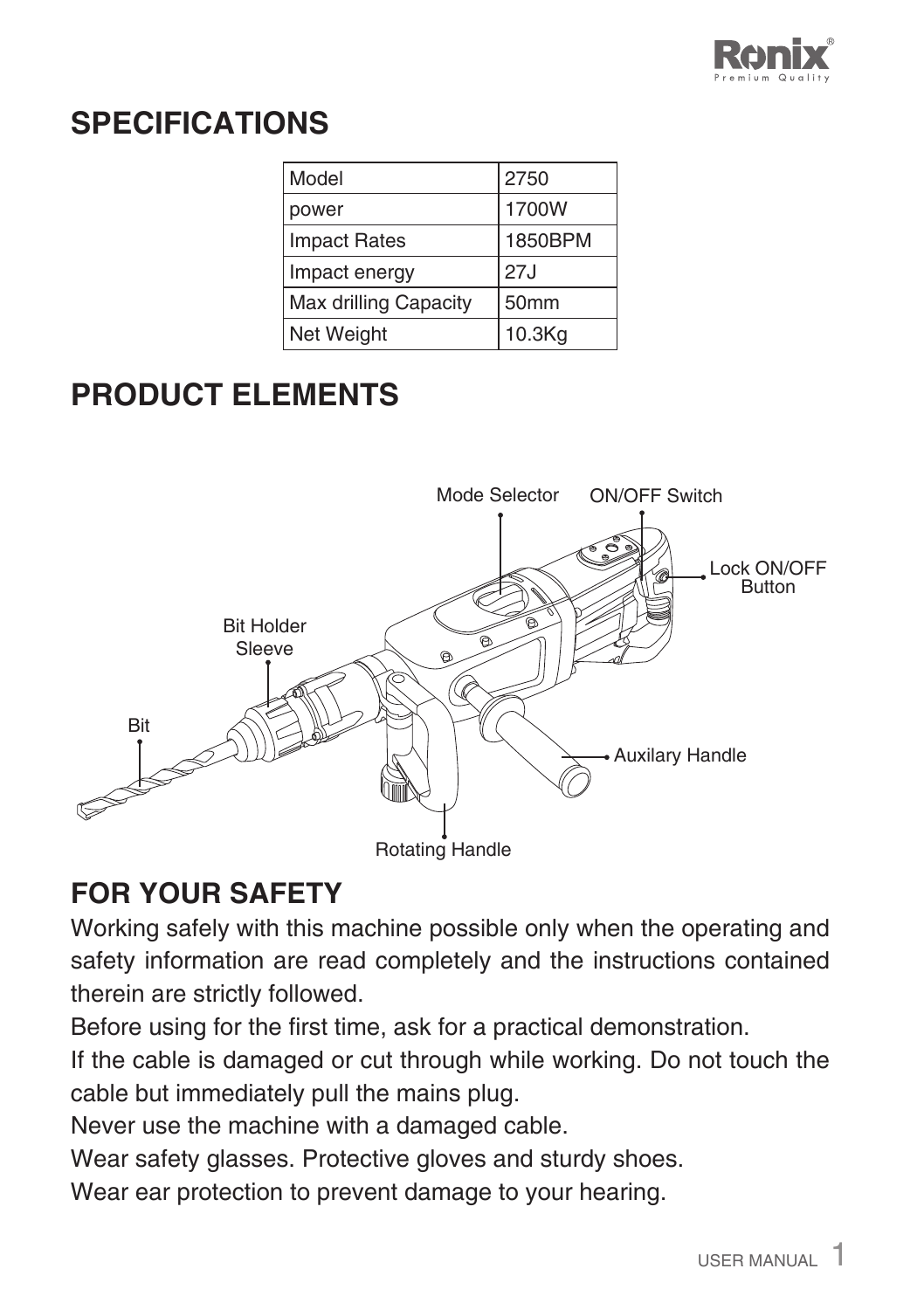

The machine must not be damp and must not be operated in a wet environment.

Keep long hair away from the machine.

Do not operate while wearing loose clothing.

 - Connect the mains plug only when the tool is switched off. After using, pull the mains plug.

- Always direct the cable to the rear away from the machine.

- Do not carry the machine by the cable.

- when working with the machine, always hold it firmly with both hands and provide for a secure stance.

- During pauses in the work, when not in use or during work on the machine itself (e.g., changing of the working tools, repairs, cleaning, adjustment), pull the mains plug.

- persons under 16 year of age are not permitted to operate this machine.

- Keep the tool accessories out of the reach of children.

- Only use original accessories.

Before Use

Be careful of hidden electrical lines or gas and water pipes. Check the working area, e.g. with a metal detector.

Always use the correct supply voltage!

The voltage of the power source must agree with the value given on the nameplate of the machine. Machines designated for 230V can also be operated with 220 V.

Intended Use

The machines is intended for hammer drilling in concrete, brick and stone.

Tool Changing

Take care that the dust protection cap 3 is not damaged when changing tools.

SDS-max Tools

The SDS-Max tool is designed to be freely movable. This causes eccentricity when the machine is off load. However, the drill automatically centres itself during operation. This does not affect drilling precision. Does not affect drilling precision.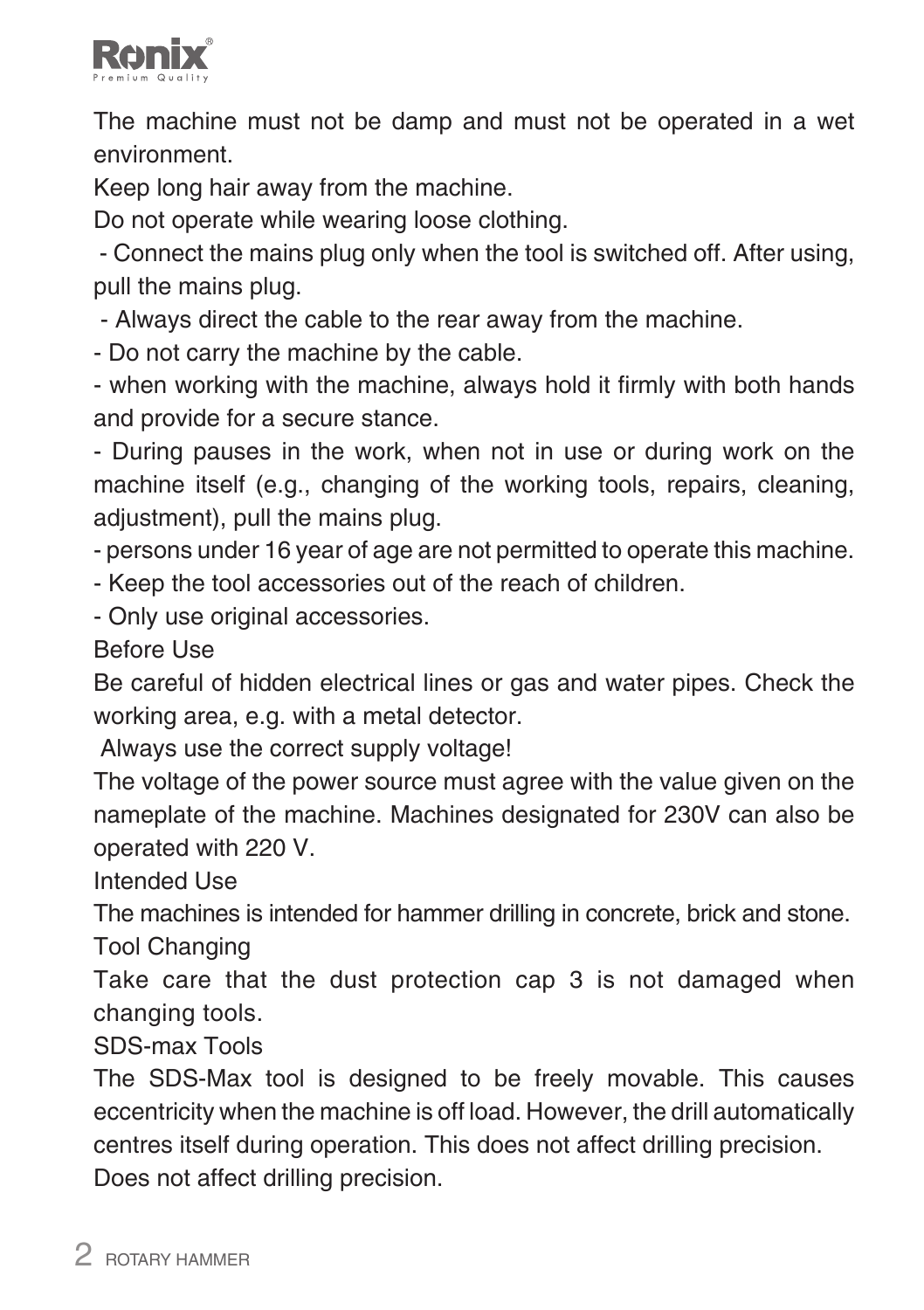

Inserting

Clean and lightly the tool before inserting.

Insert the dust – free tool into the tool holder 2 with twisting until it latches.

The tool locks itself. Check the locking by pulling on the tool.

Removing

Pull the locking sleeve 4 to the rear and hold while removing the tool. Tools without SDS-max

Do not use tools without SDS-Max for hammer drilling or chiseling! Putting into Operation

Switching on: power light 11 green when the machine is plugged into the mains, Press the on-off switch 9 Switching off: Release the on-off switch 9.

Working Instructions

Overload Clutch

If the drill bit becomes jammed or caught, the drive to the drill spindle is interrupted.

- Because of the forces that occur as a result, always hold the machine with both hands and take a secure stance. The machine should be used only with an auxiliary handle.

#### **SIDE HANDLE**

You will be able to obtain a safe position when working by rotating the handle attachment. Loosen and turn the bolt 6 attachment in an anticlockwise direction.

The tighten the handle attachment.

#### **OPERATING MODES**

Warning! Always switch OFF the electric supply when operating the mode selector switch!

Push the unlocking button Before switching the mode selector.

1. Hammer drill mode: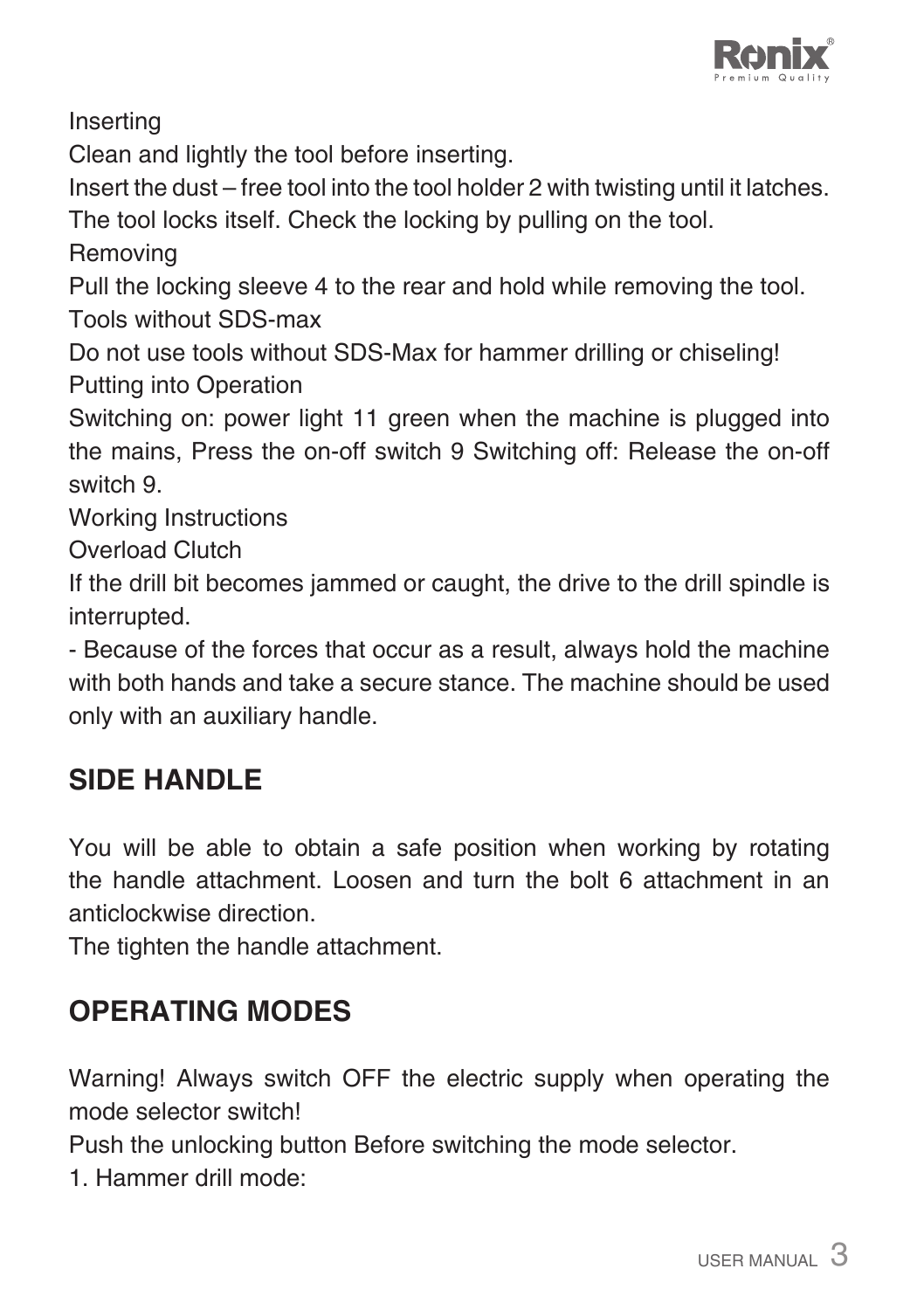

Turn the mode slector with 7 to



2. Chisel mode

Turn the mode selector switch 8 to  $\overline{\mathbb{T}}$ 



3. adjustment mode

Turn the mode selector switch 8 to  $\Box$ 



### **SHARPENING THE CHISELING TOOLS**

With sharpened insertion tools, one achieves good working performance and long service life. Therefore, sharpen the chisel regularly. Sharpen the chisel regularly.

Sharpen the tool on a grinding wheel (e.g. alumna oxide) with constant water supply.

Take care that the cutting edge does not show singes of coloration since this affects the hardness of the tool.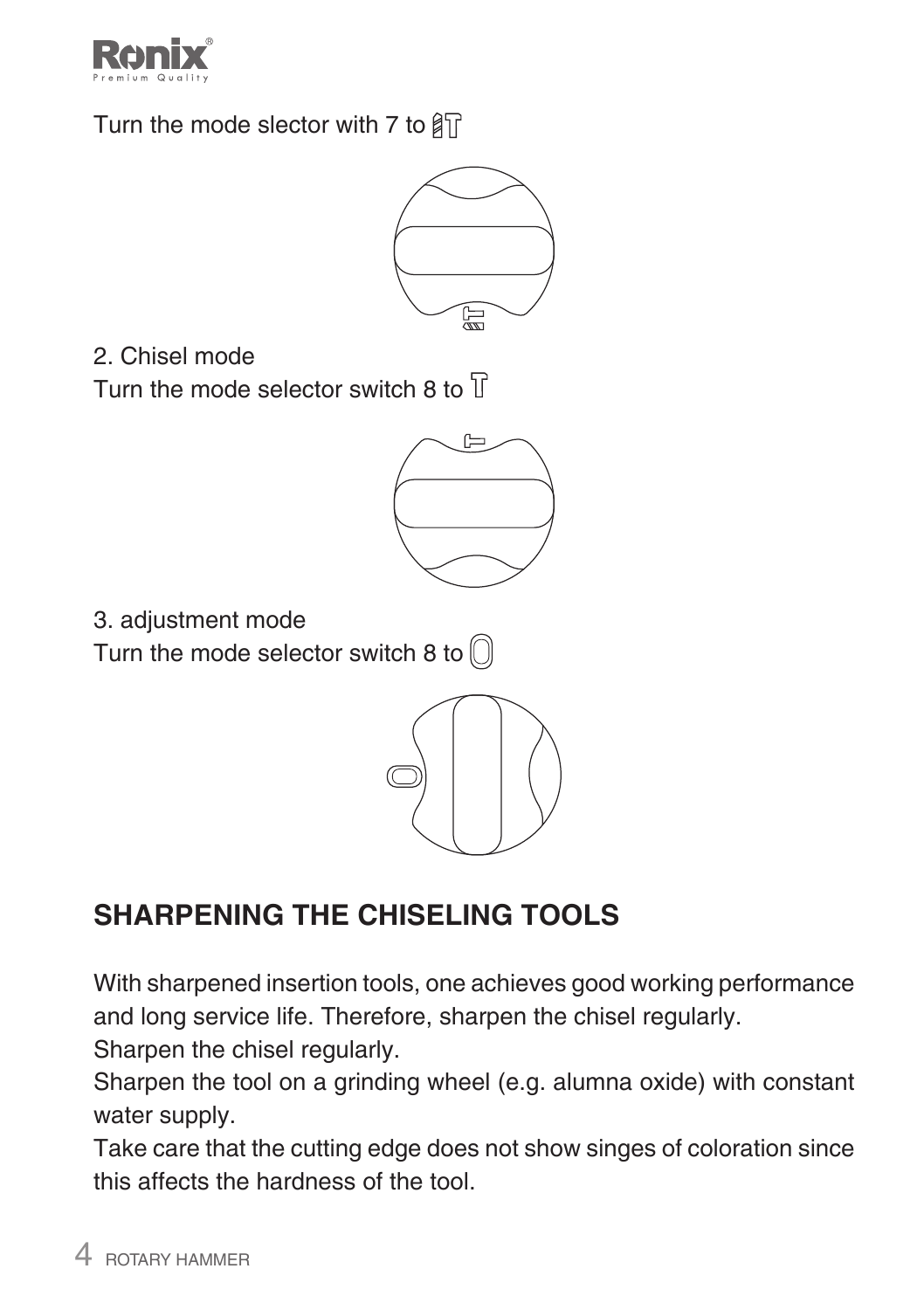

#### **MAINTENANCE AND CLEANING**

Before any work on the machine itself, pull the mains plug.

For safe and proper working, always keep the machine and the ventilation slots clean.

Clean the tool mount daily.

Replacing the dust protection Cap

Damaged udst protection caps should be replaced as possible since dust that enters the tool holder can cause malfunctions.

Pull back and hold the locking sleeve 4. Pull off the dust cap3 with a suitable tool.

With the locking sleeve pulled back, pull on the new dust cap until it sits firmly over the tool holder and the locking sleeve can again be slid forward.

If the machine should happen to fail despite the care taken in manufacture and testing, repair should be carried out by an authorized customer services agent for power tools.

For all correspondence and spare parts orders, always include the order number of the machine.

If the machine has accumulative worked 40 hours or drilled more than 1000 holes, or find that impact force isn't big. To keep the machine working normally. Please use the grease which provided by manufacturer, add it into the cylinder, it can prolong the life of machine.

Replacing the carbon brush

Environmental protection

Recycle raw materials instead of disposing as waste.

Machine, accessories and packaging should be sorted for environment-friendly recycling.

These instructions are printed without chlorine.

The plastic components are labelled for categorized recycling.

Guarantee

We guarantee products in accordance with statutory/country-specific regulations (proof of purchase by invoice or delivery note).

Damage attributable to normal wear and tear, overload or improper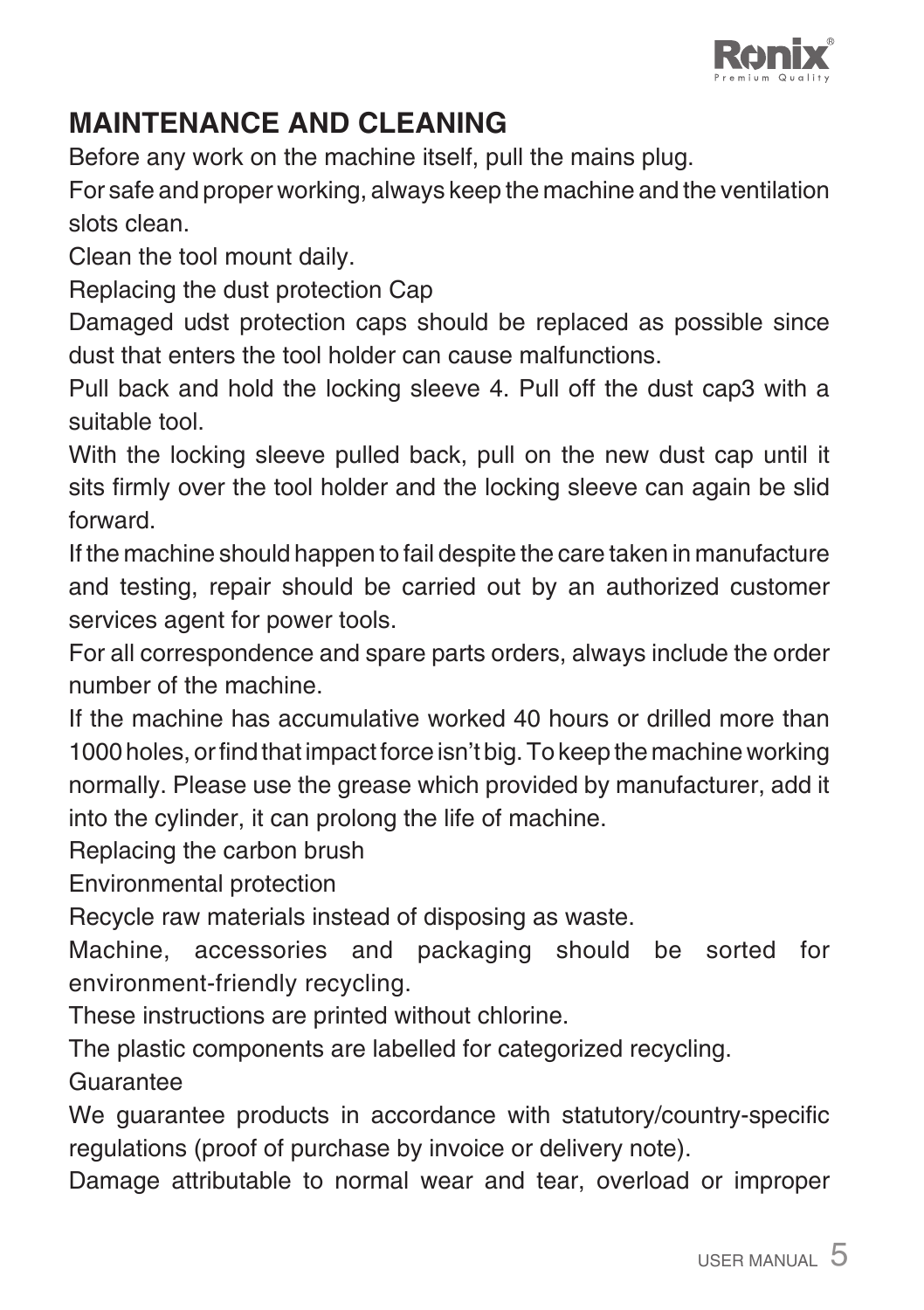

handling will be excluded from the guarantee.

In case of a claim, please send the machine, completely assembled, to your dealer or the service center for electric power tools.

Safety instructions

# **WARNING!**

Read all safety warnings and all instructions Failure to follow all warnings and instructions may result in electric shock, fire and/or serious injury.

Save all warnings and instructions for future reference

The term "power tool" in the warming refer to your mains operated (corded) power tool or battery operated (cordless) power tool.

1) Work area

a) Keep work area clean and well lit. Cluttered and dark areas invite accidents.

b) Do not operate power tools in explosive atmospheres, such as in the presence of flammable liquids, gases or dust. Power tools create sparks which may ignite the dust or fumes.

Keep children and bystanders away while operating a power tool. Distractions can cause you to lose control.

2) Electrical safety

a) Power tool plugs must match the outlet. Never modify the plug in any way. Do not use any adapter plugs with earthed (grounded) power tools. Unmodified plugs and matching outlets will reduce risk of electric shock.

b) Avoid body contact with earthed or grounded surfaces such as pipes, radiators, ranges and refrigerators. There is an increased risk of electric shock if your body is earthed or grounded.

c) Do not expose power tools to rain or wet conditions. Water entering a power tool will increase the risk of electric shock.

d) Do not abuse the cord. Never use the cord for carrying. Pulling or unplugging the power tool. Keep cord away from heat, oil, sharp edges or moving parts. Damaged or entangled cords increase the risk of electric shock.

e) when operating a power tool outdoors, use an extension cord suitable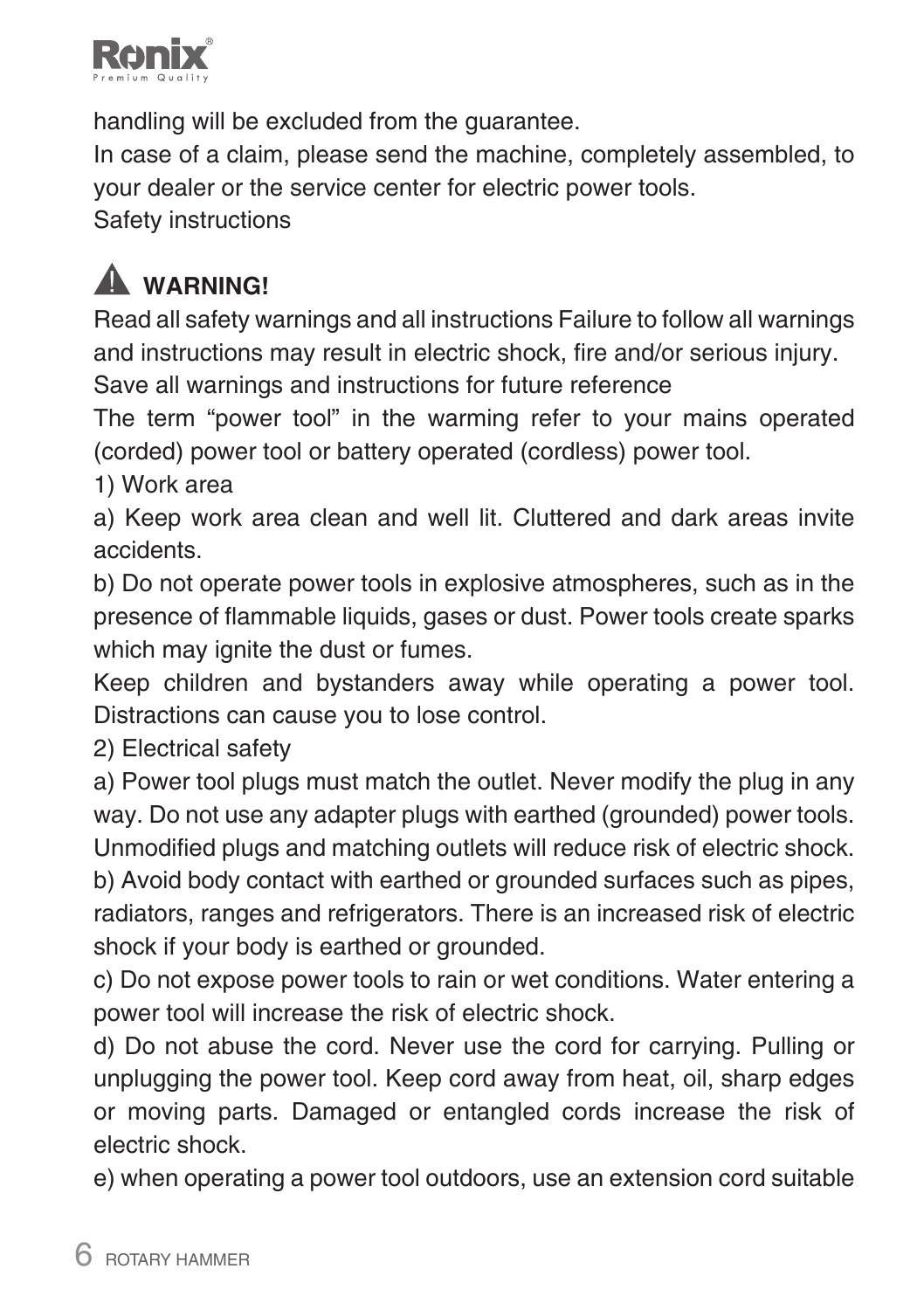

for outdoor use. Use of a cord suitable for outdoor use reduces the risk of electric shock.

f) if operating a power tools in a damp location is unavoidable, use a residual current device (RCD) protected supply. Use of an RCD reduces the risk of electric shock.

3) Personal safety

a) Stay alert, watch what you are doing and use common sense when operating a power tool. Do not use a power tool while you are tired or under the influence of drugs, alcohol or medication. A moment of inattention while operating power tools may result in serious personal injury.

b) Use safety equipment. Always wear eye protection. Safety equipment such as dust mask, non-skid safety shoes, hard hat, or hearing protection used for appropriate conditions will reduce personal injuries.

c) Avoid accidental staring. Ensure the switch is in the off position before plugging in. carrying power tools with your finger on the switch or plugging in power tools that have the switch on invites accidents.

d) Remove any adjusting key or wrench before turning the power tool on. A wrench or a key left attached to a rotating part of the power tool may result in personal injury.

e) Do not overreach. Keep proper footing and balance at all times. This enables better control of the power tool in unexpected situation.

f) Dress properly. Do not wear loose clothing or jewelry. Keep your hair, clothing and gloves away from moving parts. Loose clothes, jewelry or long hair can be caught in moving parts.

g) If devices are provided for the connection of dust extraction and collection facilities, ensure these are connected and properly used. Use of these devices can reduce dust related hazards.

4) Power tool use and care

a) Do not force the power tool. Use the correct power tool for your application. The correct power tool will do the job better and safer at the rate for which it was designed.

b) Do not use the power tool if the switch does not turn it on and off. Any power tool that cannot be controlled with the switch is dangerous and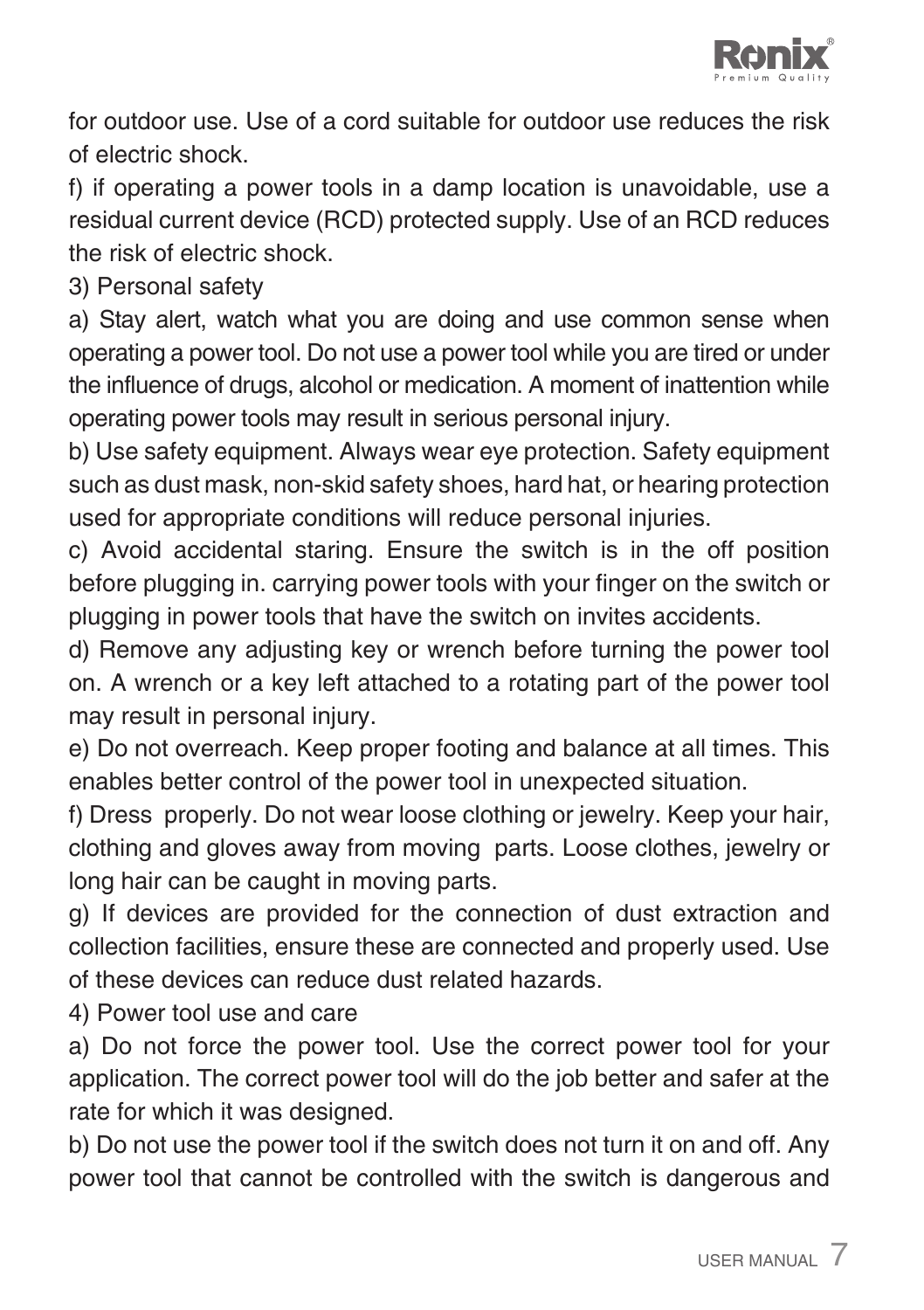

must be repaired.

c) Disconnect the plug from the power source before making any adjustments, changing accessories, or storing power tools. Such preventive safety measures reduce the risk of starting the power tool accidentally.

d) Store idle power tools out of the reach of children and do not allow persons unfamiliar with the power tool or these instructions to operate the power tool. Power tools are dangerous in the hands of untrained users.

e) Maintain power tools. Check for misalignment or binding of moving parts, breakage of parts and any other condition that may affect the power tools operation. If damaged, have the power tool repaired before use. Many accidents are caused by poorly maintained power tools.

f) Keep cutting tools sharp and clean. Properly maintained cutting tools with sharp cutting edges are less likely to bind and are easier to control; g) Use the power tool, accessories and tool bits etc., in accordance with these instructions and in the manner intended for the particular type of power tool, taking into account the working conditions and the work to be performed. Use of the power tool for operations different from intended could result in a hazardous situation.

5) Service

a) Have your power tool serviced by a qualified repair person using only identical replacement parts. This will ensure that the safety of the power tool is maintained.

Special Warning for Electric hammer

- Wear ear protection. Exposure to noise can cause hearing loss.

- Use auxiliary handle with the tool. loss of control can cause personal injury. Additional safety instructions for your hammer drill

- Wear protective goggles.

When working sparks or flying splinters, shavings, and dust can cause loss of vision.

# A WARNING!

To reduce the risk of injury, user must read instruction manual"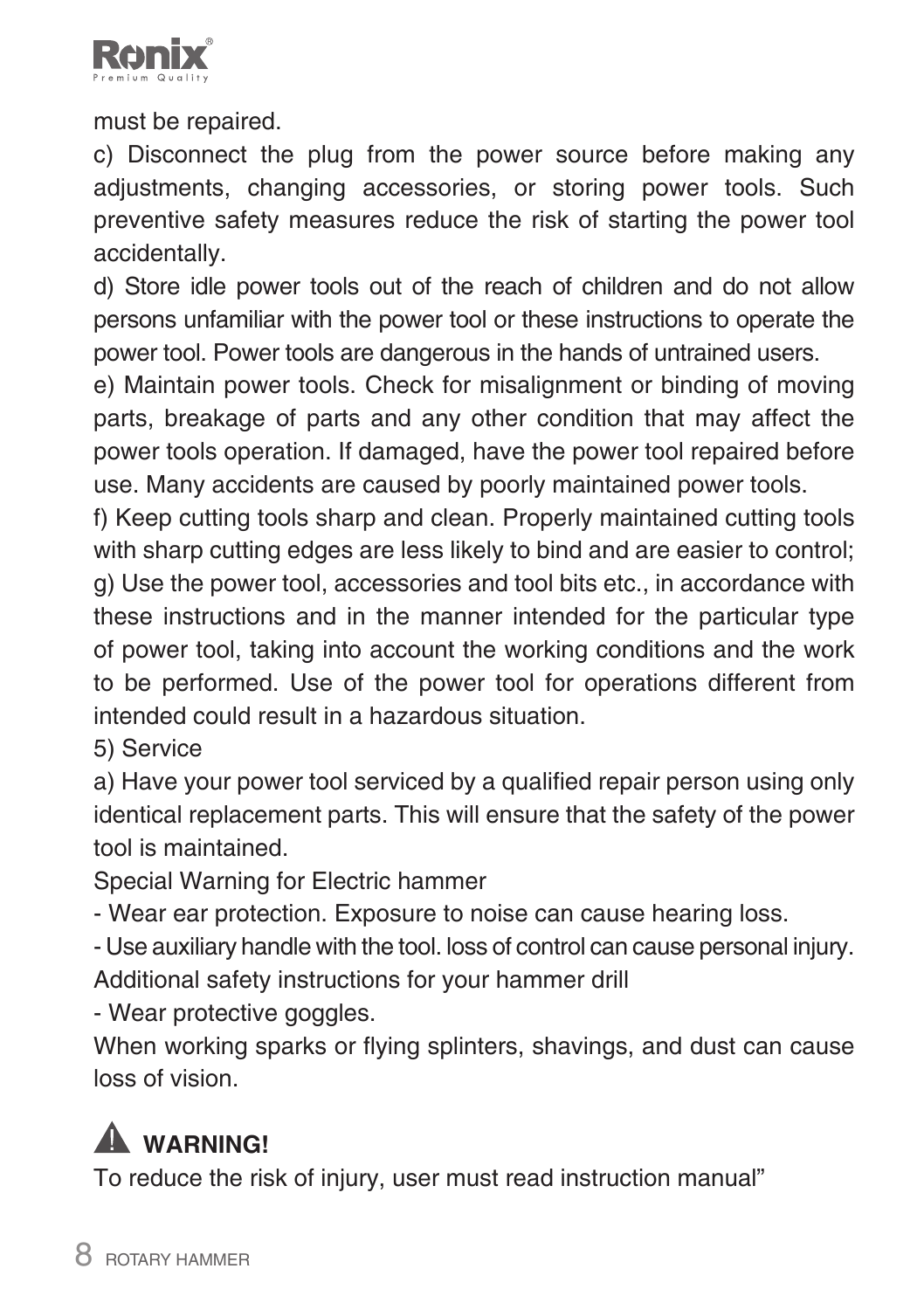Environmental Protection

 $\overline{\mathbb{X}}$  Waste electrical products should not be disposed of with house hold waste, please recycle where facilities exist. Check with your local Authority or retailer recycling advice.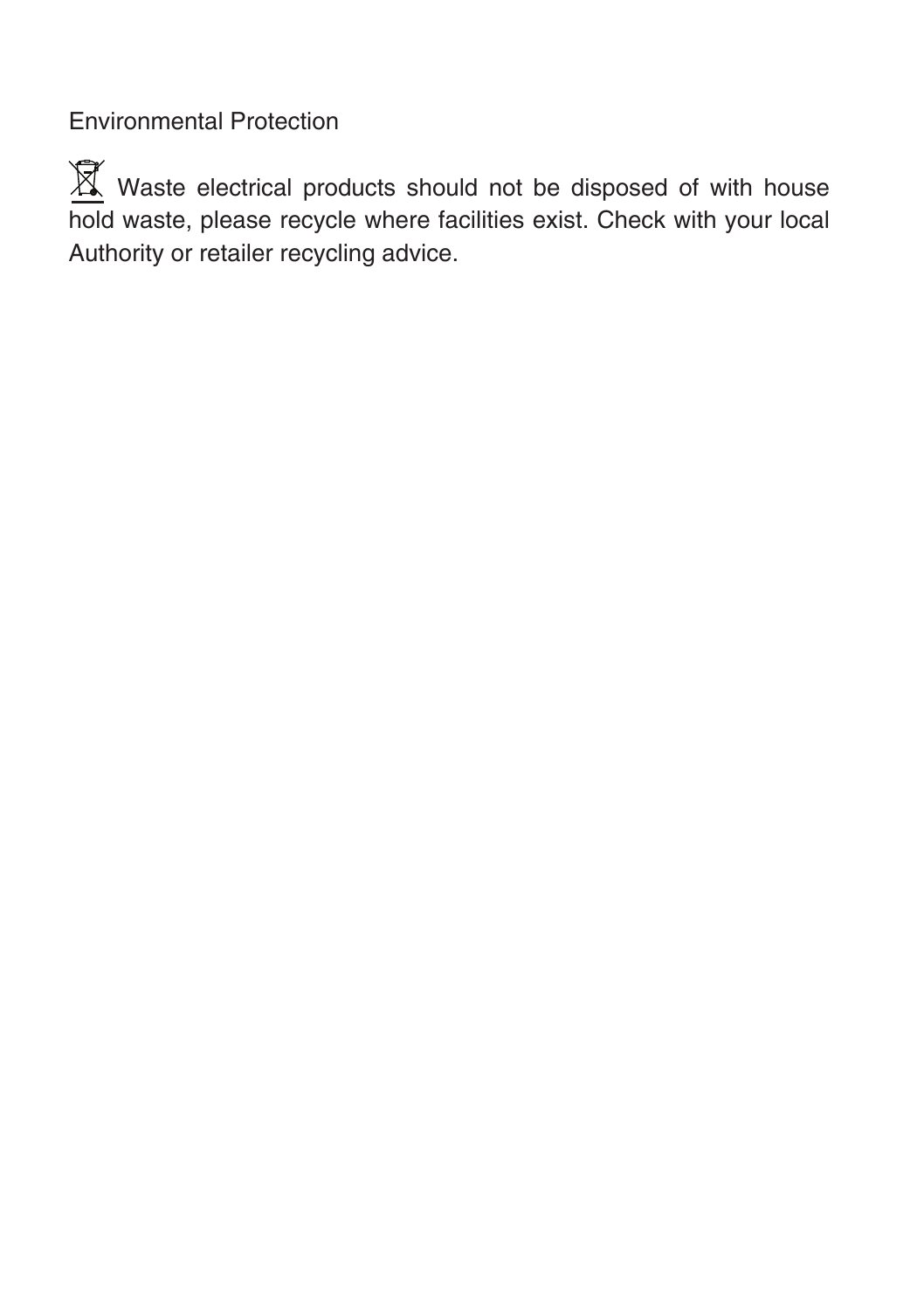